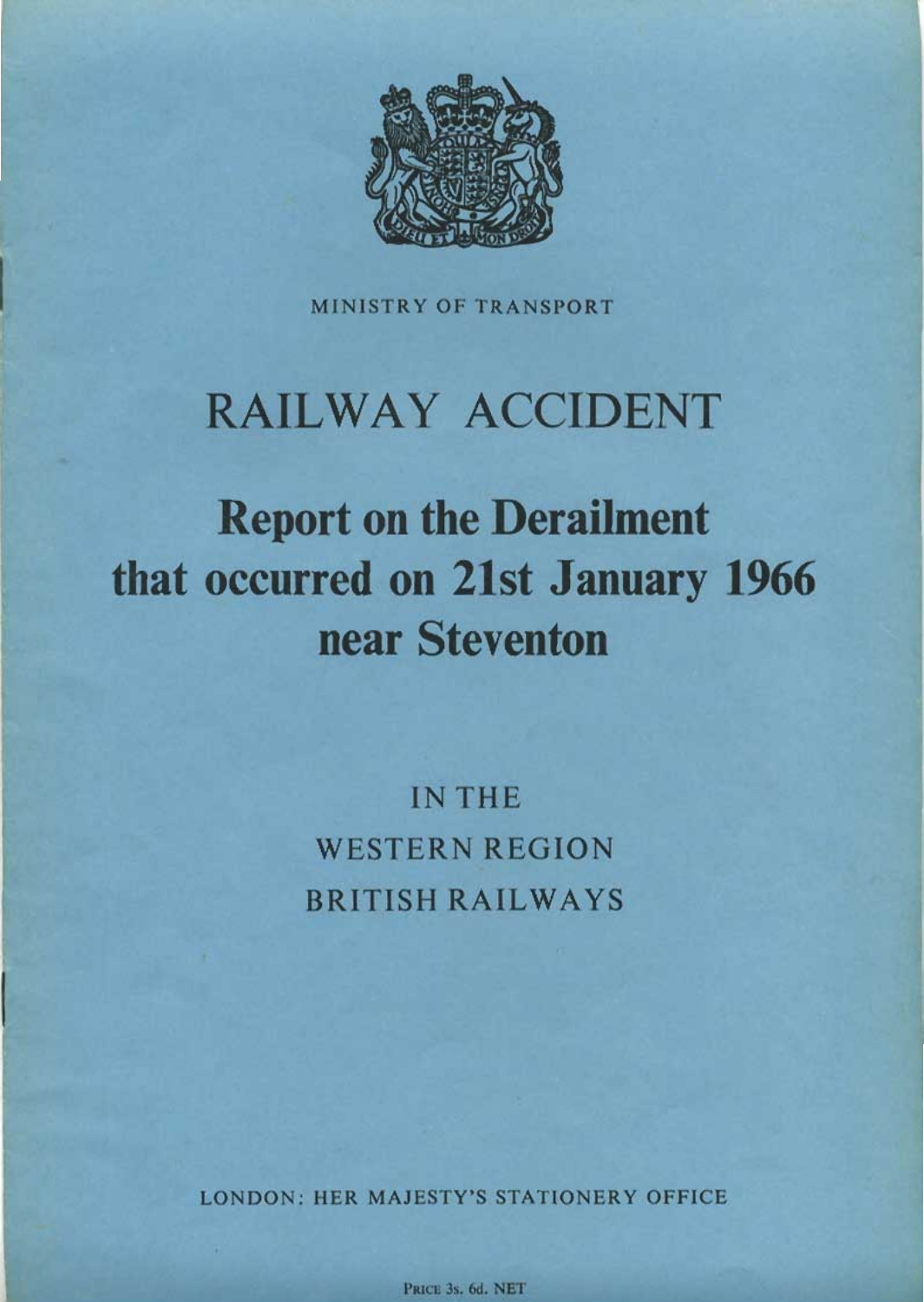MINISTRY OF TRANSPORT, ST. CHRISTOPHER HOUSE, SOUTHWARK STREET, Loxoox, S.E.I.

#### *30lh:Novefnber* 1966.

SIR,

1 have the honour to report for the information of the Minister of Transport, in accordance with the Order dated 26th January 1966, the result of my Inquiry into the goods train derailment that occurred at about 0345 hrs on Friday 21st January 1966 near Steventon in the Western Region, British Railways.

The goods train was the 0005 hrs Class 5 Paddington to Cardiff hauled by a diesel-hydraulic locomotive and formed of 35 vehicles and a brakevan. It was running at or just below its maximum permitted speed of 50 m.p.h. when, at a point just on the approach side of Causeway Level Crossing, an empty short-wheelbased bananavan in the middle of the train became derailed on plain track at a point where there was a minor track irregularity. The train ran on with the van derailed for a distance of  $1\frac{1}{4}$  miles until increasing track damage caused further vehicles to leave the rails and a vacuum brake connection to part, bringing the train to a stand.

Five vehicles in all were derailed, but fortunately the opposite line was not obstructed and no other trains were involved. There were no personal injuries. None of the derailed vehicles was seriously damaged and, after rerailing, the train was worked back to Didcot where it was stabled for examination.

The damage to the permanent way was extensive and the Down line was not reopened to traffic until 1215 hrs on the following day when normal working was resumed subject to a 15 m.p.h. speed restriction. During the time the line was closed trains were diverted via alternative routes.

The weather was very cold at the time of the accident, the temperature not having risen above freezing point for several days. There had been a light fall of snow on the evening before the accident.

#### **DESCRIPTION**

#### *Site and signalling*

1. As shown on the attached plan, Steventon lies 56: miles from Paddington on the Western Region Main line to Bristol and South Wales. As far as Didcot the line is four-tracked and between Didcot and Steventon there are Up and Down Goods loops. Beyond Steventon the line is double-tracked. The former wayside station is now closed and the area is remotely controlled from the new power-operated panel signalbox at Reading, 21 miles distant. The line is worked on the track circuit block system with 3-aspect colour light signals at an average spacing of 2200 yards. A telephone communicating directly with the Reading signalman is provided at every signal.

2. There are two gated public level crossings at Steventon, each manually operated from an adjacent gate box worked as a ground frame. The more westerly of the two, at 56 miles 72 chains, is known as Causeway Crossing and the gate box stands on the Up side of the line to the east of the crossing, the gates of which are kept closed across the roadway except when required to be opened to allow the line to be crossed, in which case a release can be given by the signalman at Reading provided the controlled signals protecting the crossing in both directions are at Danger.

*3.* The next signalbox in the Down direction is at Uffington, almost 10 miles distant, all the intervening signals being automatic. Track circuit indications on the Reading panel extend as far as signal DM61, the fourth automatic signal beyond Causeway Crossing, on the Down line and from beyond signal UM62, the sixth signal in rear of the crossing on the Up line. None of these automatic signals is provided with any means of replacement to Danger by the Reading signalman.

#### *Track*

The line through Steventon is on a gradient of 1 in 754 rising in the Down direction and on a very slightleft handed curve of 450 chains radius, which becomes straight about 120 yards before reaching Causeway Crossing. The track on either side of the crossing consists of 60 foot lengths of BS 110A FB rail on concrete sleepers, laid in 1963. Through the crossing itself and the separate footpath crossing adjaccnt to it on the Up side, which are both timbered, the track is on 12 in. by 6 in. timber sleepers secured on bascplatcs by Mills clips.

5. The maximum permitted speed for passenger trains at the time of the accident was 90 m.p.h.

#### *The train*

6. The goods train, which was hauled by Type 4 diesel-liydraulic locomotive No. D1052, was formed of 35 short-wheelbased vehicles and a brakevan. The overall length of the train was 821 feet. The automatic vacuum brake was connected on the leading 26 vehicles thus satisfying the requirements for a Class **5** train that the brake should be effective on at least half the vehicles.

wheelbase. 7. The maximum permitted speed for the train was 50 m.p.h., this being the normal limit for Class 5 trains, and the maximum permitted at that time for any train including 4-wheeled vehicles of 10 ft. or less

#### *The course of the derailment*

The train left Paddington Goods station 100 minutes late at 0145 hrs and, after stops at Acton to take up traffic and at Southall where the engine crew were relieved, it ran unchecked as far as Didcot where it was held for about a minute while a train ahead cleared the junction. On restarting it was routed by the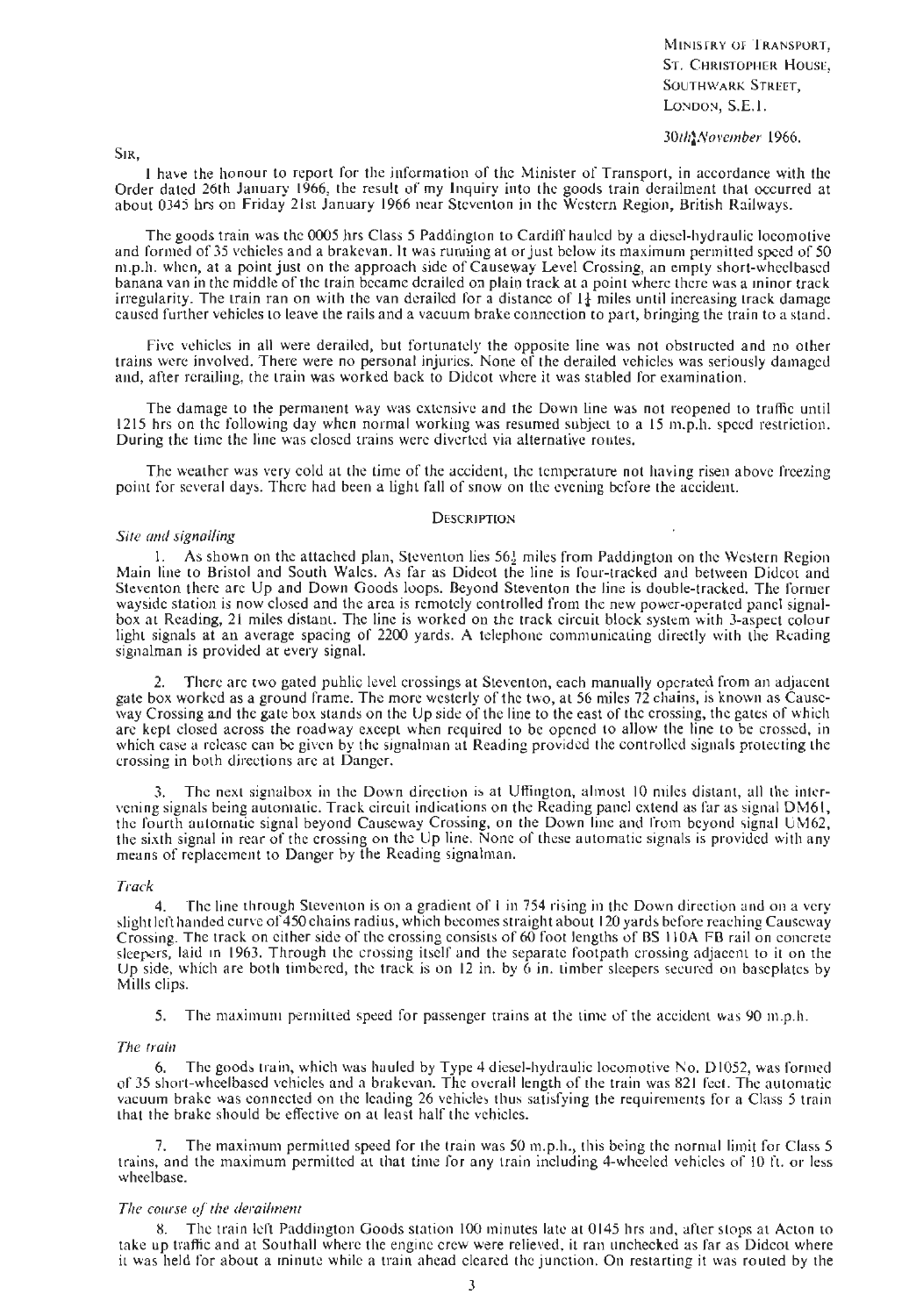Main line since it was running late, rather than being diverted into the Down Cioods loop betwccn Foxhall Junction and Steventon to allow a following train to pass which would have been its normal booked path. It had thus reached its normal running speed before passing Steventon at about 0345 hrs.

The initial point of derailment was between the footpath and road crossings at Causeway Level Crossing where there were flange marks on the head of the six foot rail.

The first sign of damage to the track was at the cast end of the road crossing where the end of the cess side check rail of the Down line had been struck by a wheel. Tyre marks continued across the crossing, showing that a single pair of wheels had been derailed towards the Up line. The train ran on for about a mile, the derailed vehicle crossing over to the cess side at an intervening accommodation crossing, until increasing damage to the track caused further vehicles to leave the rails and a division to occur in the braked portion of the train, causing the brakes to be applied.

When the train came to a stand about  $14$  miles beyond Causeway Crossing, between signals DM57 and DM58, there were five vehicles in all derailed. They were the 15th, 16th, 20th, 21st and 22nd from the locomotive, all in the braked portion of the train. The division had occurred between the 15th and 16th vehicles, apparently by uncoupling. All the derailed vehicles remained upright and clear of the Up line.

#### *Damage to vehicles*

12. Of the five derailed vehicles, the first four were empty 10 ton banana vans and the last a loadcd vanfit. All were of 10 ft. wheelbase with fixed shoe suspension and screw couplings. It was at once apparent, from the damage to its wheels and suspension, that the only vehicle that had run derailed for any distancc was the 16th from the engine, a British Railways standard 8-ton capacity banana van with a tare weight of **9** tons **1** cwt. The van was 17 ft. *6* ins. over headstocks and was fitted with self-contained buffers of 20 inch projection. The main bearing springs were of the 5-plate type with riveted side spring shoes. It was fitted with solid rolled wheels with 9 in. by  $4\frac{1}{4}$  in. journals running in fabricated steel open-front axleboxes. Axle box components from this van were found back along the line to within 50 yards of Causeway Crossing where one oil pad and tray were recovered from the left hand side of the track. The remaining vehicles were in good order except for minor damage sustained as a result of the derailment.

#### *Damage to the track*

13. Between Causcway Crossing and a point 300 yards in rear of where the train came to a stand, damage to the track was intermittent and consistent with a single vehicle having been derailed. In the immediate area of the final derailment 20 track sections were damaged beyond repair.

#### **EVIDENCL**

14. *Driver A. L. W. Smith* described the trip from the time he took over the train at Southall. It was an uneventful journey as far as Moreton Cutting at a steady speed of 50 m.p.h. most of the way. After a chcck at signal DM51 he had a smooth getaway and was running at about 48 m.p.h. on three quarter throttle when the train lost vacuum and came to a stand near the 58 milepost. At this time Smith had no idea the train was derailed and he sent his second man back to inspect the vacuum pipes. However, he came back after a while and reported the derailment so Smith sent him forward to telephone to the signalman. He was already aware the the opposite line was not obstructed since two Up trains had passed since they had come to a stand.

15. *Passed Fireman A. W. Lloyd* confirmed his driver's evidence. His estimate of the speed of the train at Causeway Crossing was 45 m.p.h. and he had not been aware of any rough riding at this point. When he went back to examine the train after it had stopped he found the derailed wagons and, after assuring himself that the opposite line was not obstructed, went to inform the guard of the situation. He then went forward to telephone the signalman but found the signal post telephone at signals UM58 and DM58 out of order.

16. *Guard C. H.* Lopez was in charge of the train. He had examined it personally before lcaving Acton and was satisfied that all was in order. He felt nothing unusual in thc riding of the train, though in fact he remembered a slight bump in the neighbourhood of Steventon when he had worked the same train on three her occasions earlier in the week. When the train stopped he had no idea a derailment had occurred until the fireman informed him. After confirming with the fireman that the Up line was unobstructed he went back towards Causeway Crossing to protect in rear. On the way he passed signal DM57, but the signal post telephone was not working.

17. On duty at Causeway Crossing was *Crossing Keeper* H. *SIrotig* He watched through the open window as the train passed at a speed which he estimated at 35 to 40 m.p.h. As the rear of the train passed he heard an unusual noise which he thought might be something dragging, and saw one or two sparks almost on the crossing. He at once telephoned the signalmen at Reading and Uffington to report that all was not well with the train. While he was speaking he heard a further banging and bumping noise, so he ran out and saw ore marks on the sleepers on the Bristol side of the crossing. He then returned to his cabin and informed the eading signalman that he thought the train was derailed. It was not until some half hour later that the guard reached his cabin and reported the derailment.

18. The signalman on duty on the Reading panel was *Signalman E. T. Blackall*. He confirmed that his first advice of the trouble was a telephone message from Causeway Crossing at 0349 hrs. He immediately sent the emergency signal to Uffington and then spoke to the signalman there who told him that two Up freight trains had already passed into the automatic sections towards Causeway Crossing. He was in fact already aware of this as they were showing on his panel but, because the automatic signals were not provided with replacement switches, there was nothing that he or thc signalman at Uffington could do about it. He said that he had at once informed Control of the situation as he then knew it but that it was not until he received a telephone call at 0434 hrs, when members of the train crew reached Causeway Crossing, that he knew exactly what had occurred.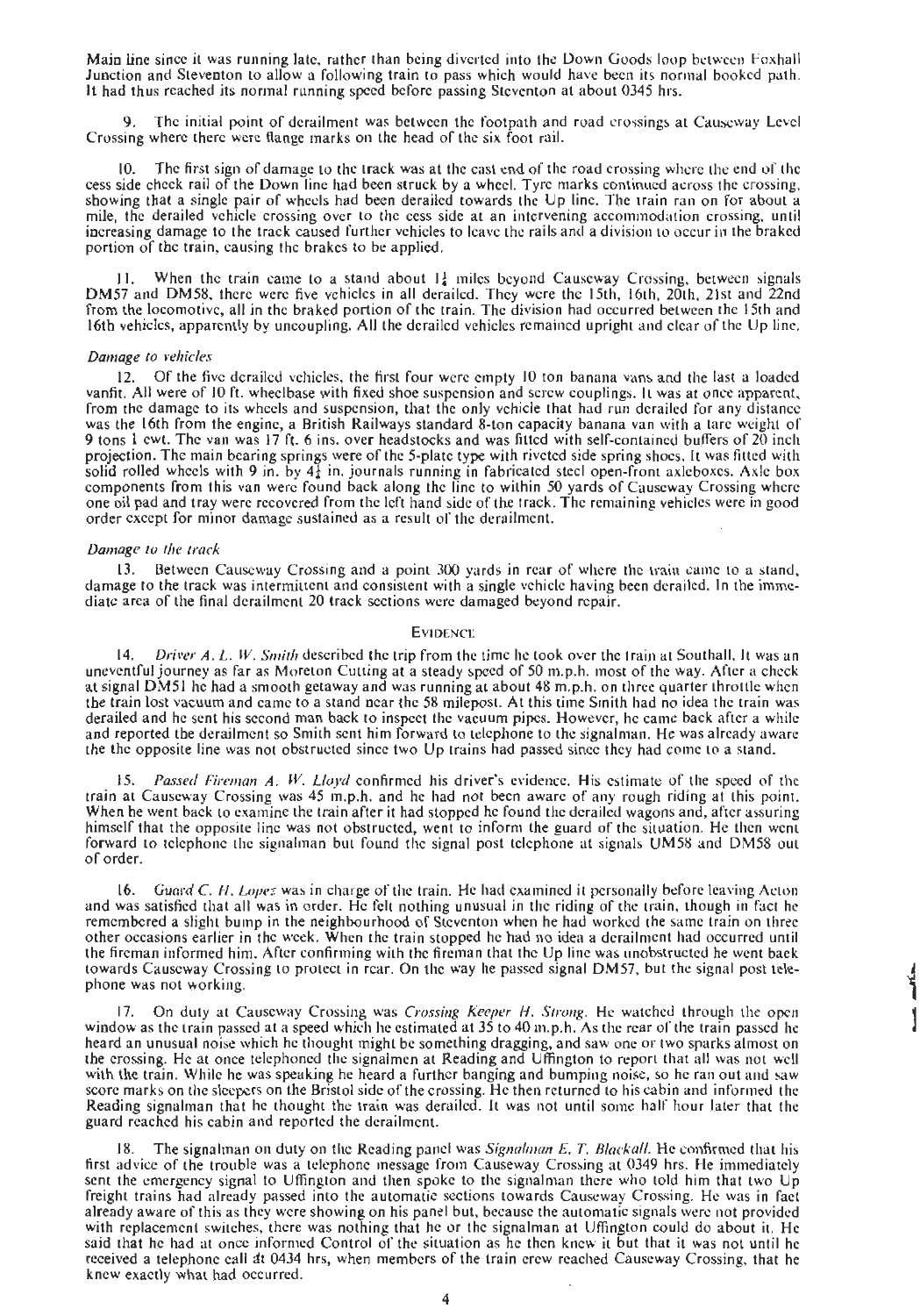19. 1 asked Blackall whether he was aware that the signalbox telephones in the arca of the derailment were out of order on the night of the derailment. He had not realised it, but said that there had been a number of previous failures which had been reported at the time.

20. Reports were called for from the crews of the 6 preceding trains to pass Causeway Crossing in thc Down direction. These included three Class I passenger or mail trains that would have been travelling at high speed and three freight trains of Classes 5 and 6. None of the drivers or guards concerned had noticed anything unusual in the riding of their train in the neighbourhood of Causeway Crossing.

21. **1** did however interview *Guard* W. *Brown* who had worked the 2315 hrs Class 5 freight train from Paddington to Cardiff on the previous night. He told me he experienced a very severe bump and lurch at Causeway Crossing which made him think for a moment that his van had been derailed. He estimated the speed of the train to be about 40 m.p.h. at the time. He looked back along the line to see if he could see any reason for the lurch but though he had a clear view of the crossing he could see nothing to explain it. He had **F** considered reporting the incident but did not do so since he had experienced rough riding at this point before and thought that it might possibly have felt worse than usual because the van in which he was riding was a very old one.

22. *Sub-Inspector K. Elias* had been in charge of the area where the derailment occurred for some two years. The last occasion on which he had looked at this length was on the Tuesday before the accident wbcn he had walked the track from Wantage Road to Didcot. The weather was cold and the ballast was frozen solid. He was satisfied that the track was in a fit condition to carry traffic at normal speeds. The last occasion on which any maintenance work had been carried out in the vicinity of Causeway Crossing had been about a month before the accident when he had arranged for a gang to attend to the whole length of the Down Main line between the two level crossings. Fairly frequent attention to the joints in this length had been necessary.

**23.** The maintenance work, which had involved the lifting, packing and slewing of the 300 yards of track between the crossings had been carried out by *Ganger W. R. Lamble* who was in charge of a mobile gang. It was an area which needed more attention than some others because there was clay under the ballast, but Lamble was satisfied that when they had completed their work the track was in good condition. He had not had any call to go back to the area of Causeway Crossing again before the derailment.

24. *Patrolman T. James* carried out an examination of the length three times each week. The last occasion on which he did so before the derailment was on Wednesday, 19th January. He reached Causeway Crossing at about 1 **l00** hrs and watched a fast train pass on the Down line. He saw no movement in the track whatever, the ballast being frozen hard. He then looked back along the line from the Didcot side of the crossing and had not seen any noticeable kink or misalignment, though the gates were open at the time and he had a clear view down the line.

#### **FURTHER INVESTIGATIONS**

#### *The condition of the track*

**25.** *The Assistant Divisional Civil Engineer, Mr. J. Black,* reported on the examination of the track leading up to the point of derailment which was carried out immediately after the accident. An especially thorough examination was made going back for a quarter of a mile. In addition to taking levels at each sleeper the track was marked out in 10 ft. stations and further measurements made at each station, including details of side wear, variations in gauge, and errors in alignment by measurements of the versine on a 120 ft. chord length.

26. As far as cross levels were concerned, these were in fact correct at the actual point of derailment, but there was a point 10 sleepers back where the cess rail was 0.7 ins. low and a further point at sleeper 19 where the six-foot rail was 0.55 ins. low. The effect of this variation in cant was to produce a maximum cant gradient of 1 in 192 at the sixth sleeper before the point of derailment.

The gauge of the track was generally correct though there were several points, including the actual point of derailment, where it was  $\frac{1}{8}$  in. wide. The actual condition of the rail itself was good with negligible sidewear.

28. The maximum deviation from a straight alignment measured as a versine on a 120 ft. chord, was  $\frac{11}{11}$  in. at 8 and 12 sleepers back from the point of derailment, with a local misalignment amounting to  $\frac{1}{2}$  in over a chord length of 30 ft. in the same area.

> 29. It is usual in such a case to measure also the voids under the sleepers. On this occasioo, however, since the track was frozen at the time of the derailment, and it was not possible to take void meter readings until after the Down line had been repaired, by which time a thaw had set in, these readings could not be regarded as applicable to the actual state of the track when the derailment took place.

> 30. 1 asked *Mr. C. M. Digger}', Divisional Ciril Engineer,* whether these variations in cant and alignment were within the permitted tolerances and whether he would have regarded the piece of track in question as in need of urgent attention if no derailment had occurred. He assured me that these irregularities were within the permitted tolerances and should not in themselves have justified the imposition of a speed restriction of any kind, but that they certainly required attention.

> 31. *Mr. F. R. L. Barnwell, Chief Civil Engineer, British Railways, Western Region,* who also attended my Inquiry, agreed with Mr. Diggory and described the track fault as a minor misalignment that needed putting right but not anything to cause any alarm.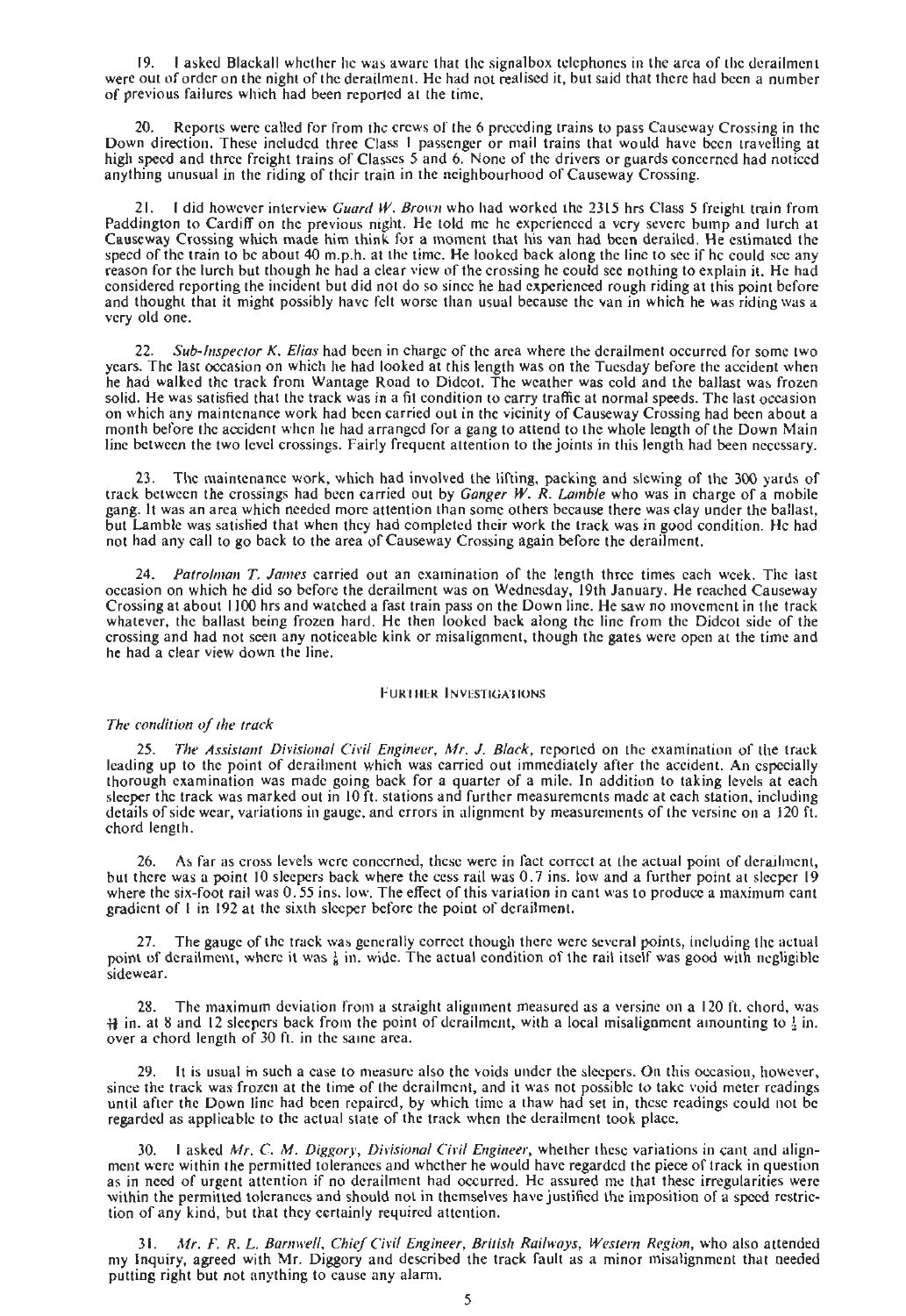#### *The speed* of *the train*

32. A careful check of the starting and passing times recorded for the train over the whole journey from Soutball showed that it had been running consistently at a steady speed and that there was no indication to show that the speed had at any time exceeded the permitted maximum of 50 m.p.h.

33. After the accident a special check was made of the speedometers fittcd to locomotive D.1052. Though they both read 0.5 m.p.h. slow at 10 m.p.h., they were very accurate at higher speeds, with the needles moving smoothly throughout the speed range.

#### *The condition of'the wagon*

**34.** *Carriage and Wagon lnspeclor, H. H. Town* made a very careful examination or banana van B 881577, which was the only vehicle whch actually left the rails at Causeway Crossing. Apart from damage caused as a result of the derailment he could find no defects which could in any way have been regarded as a cause of the derailment. There was no indication, such as wear and tear on the bearings or elsewhere. that the wagon had been hunting: and the variation in camber of the springs when under the wagon was well within the permitted tolerances.

35. The van had been built at Darlington Works in 1958 to a B.R. standard design. It had last received a heavy repair in March 1965 with a brake overhaul the same month. The last pad examination was carried out on 26th October 1965 and the last oiling date was 17th January 1966. All these examinations were within the authorised periods.

36. At my request a further examination of the wagon was carried out at Swindon Works on 28th January 1966 including tests under load of the main bearing spriugs after removal from the wagon. Three of the four springs were approximately matched in free camber, but the fourth spring was deficient in free camber, possibly as a result of the derailment, to the extent that the maximum permitted variation between the free cambers of the four springs was exceeded by  $\frac{1}{16}$  in. No other fault of any substance could be found on the wagon.

37. 1 asked Mr. S. Ridgway, Chief Mechanicol and Electrical Engineer, British Railways, Western *Region,* who was also present at my Inquiry, whether he considered that a degree of imbalance of this order, if it had been present before the derailment, could have affected the running of the wagon in any way. Hc agreed that a degree of imbalance of this order might be sufficient to make a wagon of this kind leave the rails at a minor track irregularity of the kind recorded at Causeway Crossing, and he thought it quite possible that the wagon had been out of balance before the accident but not to the extent that an examiner could have been expected to notice it.

#### Similar derailment at Hullavington on 14th December 1965

38. 1 asked the Railway Officers who attended my lnquiry to let me know their findings with rcgard to an accident that had occurred on the Up Main line between Badminton and Swindon, near Hullavington, on 14th December 1965, when another 10 ft. wheelbase banana van was derailed when running in a Class 4 (fully braked) train from Barry Dock to Old Oak Common. The van, which was of similar but not identical design to the one involved at Steventon, was lightly loaded and marshalled 46th in a train of 47 vehicles and brake van. When approaching Hullavington at about 48 m.p.h. on a falling gradient of I in 300 the guard saw sparks coming from the derailed vehicle, applied his brake valve and so brought the train to a stand. No other vehicles were derailed, the train was not divided, and the opposite line was not obstructed. Considerable damage was done to the track over a distance of 1200 yards. **A** careful examination of the wagon revealed it as in good condition with no defects other than those caused by the derailment except that, as at Steventon, one of the main bearing springs after removal from the wagon was found to be deficient in free camber. Mr. Ridgway considered that in this case, as at Steventon, the wagon defect was not one that an examiner would have been able to detect. An examination of the track leading up to the point of derailment, which was straight and laid in continuously welded 110 lb FB rail on concrete sleepers, revealed some variation in cross-levels but well within the accepted tolerances.

#### **CONCLUSIONS AND REMARKS**

Both these accidents follow the same general pattern in which a single empty or lightly loaded wagon of 10 foot wheelbase or less in an express goods train running on plain line at or near its maximum permitted speed leaves the rails at a point where there is a minor track irregularity. As in these instances, the derailed wagon often runs derailed, but upright and in line, for a considerable distancc before increasing damage or the presence of connections causes a general derailment to develop. The major hazard in such a derailment arises from the obstruction of the opposite line and consequent risk of collision to trains travelling in the opposite direction. It was fortunate that the opposite line was not obstructed either at Steventon or Hullavington and thus no other trains were involved.

40. In neither of these derailments can the condition of the track or the state of maintenance or the vehicle, which are discussed in the preceding paragraphs, be regarded as the main cause of derailment. nor is there any evidence of any mishandling of the train by the driver. In each case the train had reached its normal running speed and the driver had reduced power to prevent further acceleration. It is under these conditions, when traction forces are reduced and buffers still out of contact, that damping forces are at a minimum, allowing short-wheelbased vehicles to develop a lateral oscillation known as "hunting," which in conjunction with a small degree of imbalance in an empty or lightly loaded wagon and a minor track integularity can result in a derailment.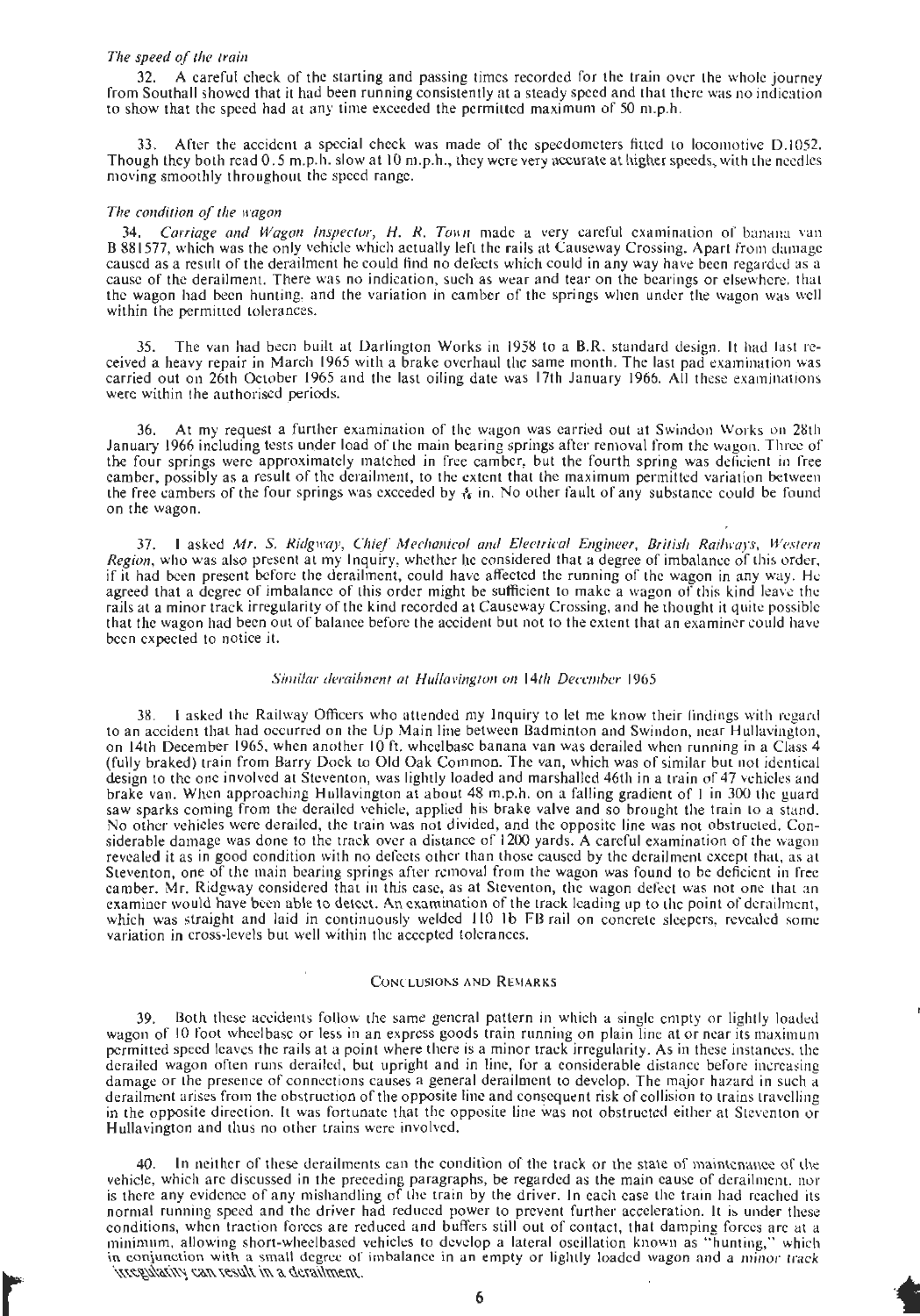Accidents of this kind have been referred to by the Chief Inspecting Officer of Railways in his Annual Report in recent years as "short wheelbase derailments," but this description is only intended to apply to unresolved derailments of empty or lightly laden 4-wheeled goods wagons with a wheelbase of 10 ft. or less occurring on plain line at a point where there is a minor track irregularity whilst the train concerned is running at a steady speed at or near the maximum permitted. Derailments involving wagons which are clearly defective or occurring at points where the condition of the track is outside the normal maintenance tolerances are not included within the definition, nor are those caused by human error such as mishandling of the brakes, clearly excessive speed or faulty loading.

This type of derailment first showed itself as a serious problem in 1960 when a series of derailments occurred in each of which a short-wheelbased van was the first vehicle to leave the rails at a speed of less than 60 m.p.h., which was at that time the maximum permitted speed for any train including short-wheelbased ! 4-wheeled vehicles. This speed limit had obtained for many years, but with steam traction comparatively few goods trains exceeded 45/50 m.p.h. for any considerable distance and, though derailments involving shortwheelbased vehicles had occurred from time to time, they were generally ascribed to the defective condition of the vehicle itself or the state of the track at the point of derailment. With the introduction of powerful diesel locomotives on express goods trains the actual mileage covered at speeds over 45 m.p.h. increased considerably and it became evident that certain types of 4-wheeled vehicles of short wheelbase were derailment-prone even when apparently in good order and that when running at speed on plain track only a very slight variation in cross levels or alignment could be enough to throw the vehicle into derailment.

43. Sincc 1960 the problem of the unresolved short wheelbase derailment has received continuous attention from the British Railways Board and its predecessor the British Transport Commission, and to understand the reasons for the action taken by the Board subsequent to the Steventon derailment, it is necessary to review briefly the events of the past six years as far as short wheelbase derailments are concerned. This review was referred to by the Chief Inspecting Officer in paragraph 21 of his Annual Report for 1965.

44. During 1961 and 1962, despitc a special drive to improve the standard of maintenance of freight rolling stock and the withdrawal from traffic of one particular type of vehicle, thc pallet van which had a particularly bad derailment record, the total number of short wheelbase derailments continued to increase. ! The number and manner of these derailments led to considerable discussion between the Inspecting Officers and Officers of British Railways, and by the end of the year the possible need for a reduction in the maximum speed permitted for certain classes of train was being urgently considered.

A general speed limit of 50 m.p.h. was placed on'all trains including short-wheelbased vehicles in April 1963 after a further run of derailments in the early months of that year. There were altogether 21 unresolved short-wheelbase derailments in 1963, but amongst these there were 5 cases where speed was certainly over 60 m.p.h. and a further 4 where the condition of the wagon itself might have been sufficient cause for derailment. Despite the 50 m.p.h. speed limit and the closer attention being paid to the examination and maintenance of freight rolling stock the incidence of short wheelbase derailments did not decrease, the 1963 total of 21 being equalled both in 1964 and 1965, most of the derailments occurring at speeds close to the permitted maximum of 50 m.p.h. though there were 4 cases in 1964 and 3 in 1965 where the speeds were somewhat higher.

46. The problem was referred by the British Railways Board in 1963 to their Rescarch Dcpartmcnt at Derby where a series of experiments was put in hand to evaluate the dynamic characteristics of typical short-wheelbased wagons and to observe their actual behaviour when running over track including known irregularities. Amongst the wagons used for these tests was a 12-ton covered van with fixed shoe suspension, basically similar in design to the banana van derailed at Steventon. It had long been known that 4-wheeled vehicles had a tendency to hunt when running at speed and the experiments carried out at Derby shed light on the onset of hunting and the lateral forces that could arise between the wheel flange and the rail when it was fully developed. The speed at which hunting begins to develop was found to vary according to the design of the wagon and its state of wear, particularly tyre wear. In the case of the van with fixed shoe suspension, this speed was about 35 m.p.h. with worn tyres and 45 m.p.h. with new tyres. Above these speeds the lateral forces were found to increase sharply.

47. It was apparent that derailment was most likely to occur when the peak lateral force between the wheel flange and the rail caused by hunting occurred at the same instant as the vertical load on that particular wheel was reduced to a minimum as a result of the reaction of the wagon suspension to a track irregularity and the tests showed that all 4-wheeled short-wheelbased wagons with the conventional types of suspension were to some extent derailment-prone due to hunting and that the risk of derailment increased sharply with speed.

48. Thus when, shortly after the derailment of Steventon took place, the British Railways Board took the highly restrictive step of reducing the maximum permitted speed of all trains conveying wagons of 10 ft. wheelbase to 45 m.p.h. for an exploratory period, the decision was not reached purely on account of this latest accident but on the wealth of evidence which has been accumulating over the past 6 ycars to show that, on track maintained to the standards laid down by the Board and accepted as safe for bogie vehicles at far higher speeds, there was an unacceptable risk involved in continuing to run existing designs of 10 ft. wheelbase vehicles up to the previously permitted speed of 50 m.p.h.

49. It has been shown that there are three factors involved in this type of short wheelbase derailment, the design of the vehicle, the standard of maintenance of the track and the speed of the train, alteration to any one of which can provide a solution to the problem. The quickest solution, and the onc adopted as a tcmporary measure by the British Railways Board is to reduce the speed at which short-wheelbascd wagons are permitted to run to a figure at which the risk of derailment is so small that it can be regarded as acceptable.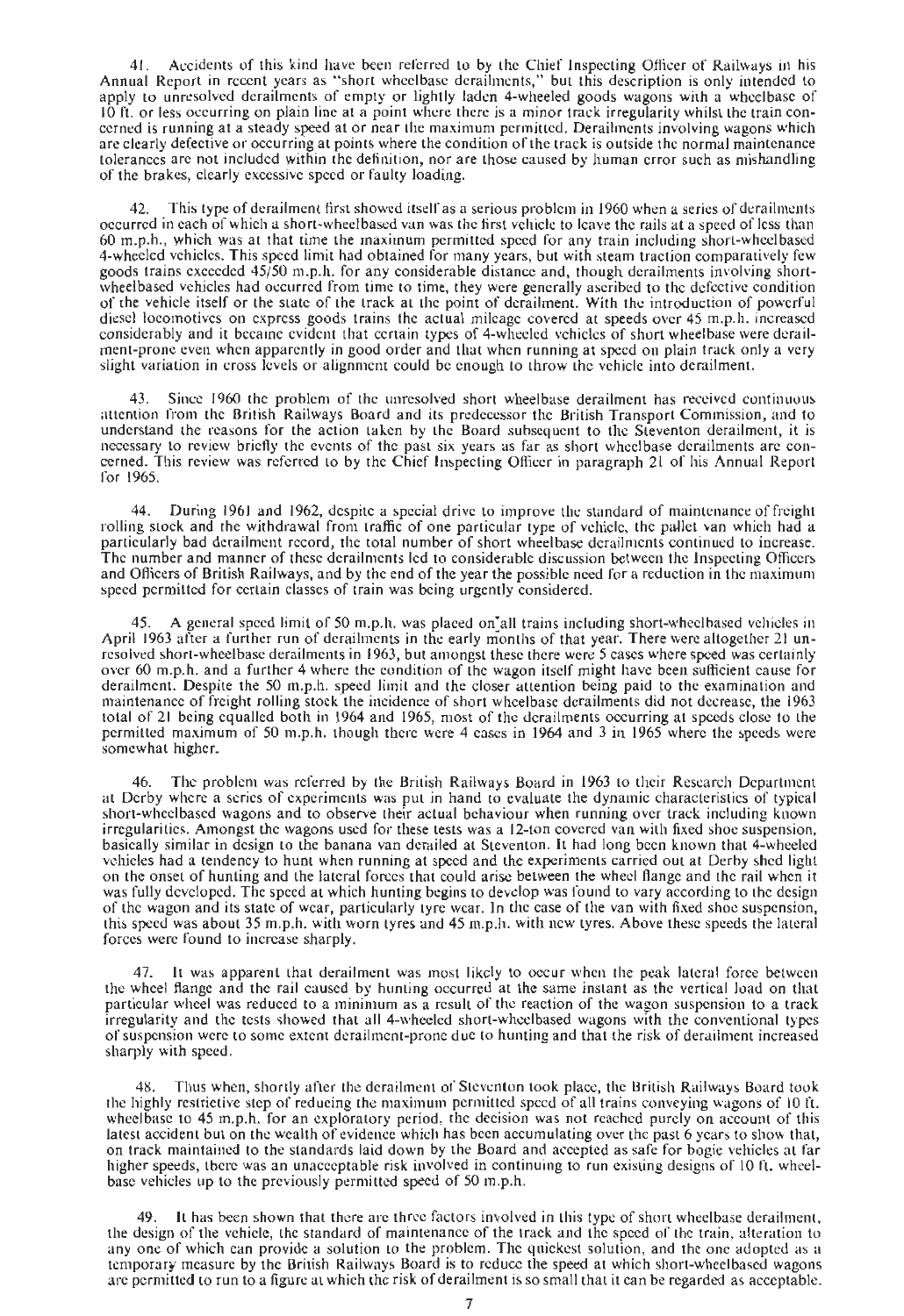There is every indication so far that the present limit of 45 m.p.h. is having an effect in reducing the incidence of this type of derailment but it also has an extremely restrictive effect on traffic movement, widening even further the speed differential between passenger trains and freight trains. It cannot be regarded therefore as a satisfactory long-term solution.

50. It would be possible to raise the standards of track maintenance to such a point that thcre was nowhere on British Railways a vertical irregularity sufficient to lighten momentarily the wheel load of a hunting short-wheelbased wagon to the extent that it could mount the rail. This solution would be extremely expensive and also unrealistic in that it would accept that track in fit condition for passenger trains at 100 m.p.h. might not be safe for freight traffic at half that speed.

The third solution is to redesign the wagon, to give it a suspension that has no tendency to liunt at speeds within its normal operating range and that will respond to track irregularities in a safe and forecastable manner. 1 have been assured by Mr. **A.** E. Robson, Chief Engineer (Traction and Rolling Stock) British Railways Board, that as a result of the research and study applied to rolling stock problems in recent years it is now possible to do this and that a short-wheelbased van with a modified suspension has been run safely at speeds of up to 90 m.p.h.

The decision as to whether the present fleet of short-wheelbased wagons should be modified to permit safe operation at higher speeds or whether it should he allowed to waste out as it is replaced by modern wagons designed specifically to cater for modern conditions of operation is one that can only be taken by the British Railways Board. In the meantime it seems clear that the incidence of plain line derailments of the kind described in this Report can only be kept down by the strict observance of the 45 m.p.h. speed limit on all existing types of short-wheelbased wagon.

53. **A** disquieting feature of this accident was the disclosure by the signalman on duty in the Reading signalbox that, although he was aware that a train proceeding westwards from Steventon was probably derailed and possibly foul of the Up line, he was unable to stop oncoming traffic because none of the seven automatic signals on the Up line bctween Uffington and Steventon was provided with any means of replacing it to danger from the panel, the provision of such replacement switches not being called for in the British Railways Board standard signalling principles in force at the time the Reading installation was designed.

**54.** Since this accident drew attention to the value of replacement switches as a means of stopping traffic approaching a possible obstruction the matter has been discussed with the Officers of the British Railways Board, who have now laid down standard conditions under which replacemcnt switches will be provided in all future signalling schemes, as follows:-

- (i) On signals on the approach side of tunnels and long viaducts.
- (ii) On signals on the approach side of automatic half barrier level crossings.
- (iii) On the last automatic signal approaching an interlocking, where specially asked for by the tratfic department.
- (iv) On at least 1 in every **5** signals in a long sequence of automatic signals whcre there was no otlicr reason for the provision of a replacement switch under (i), (ii) or (iii) above.

55. **1** have been assured by the Chief Signal and Telecommunications Engineer, Western Region. that this new policy is being implemented forthwith. In the case of the line between Steventon and Uffington I recommend that two of the intermediate automatic signals in each direction, those protecting the cmergency crossovers at Challow and Wantage Road, are provided with replacement switches as indicated on the attached plan.

I have the honour to be,

Sir:

Your obedient Servant,

**1. K. A. MCNAUGHTON**  *Lieutenant Colonel.* 

The Secretary, Ministry of Transport.